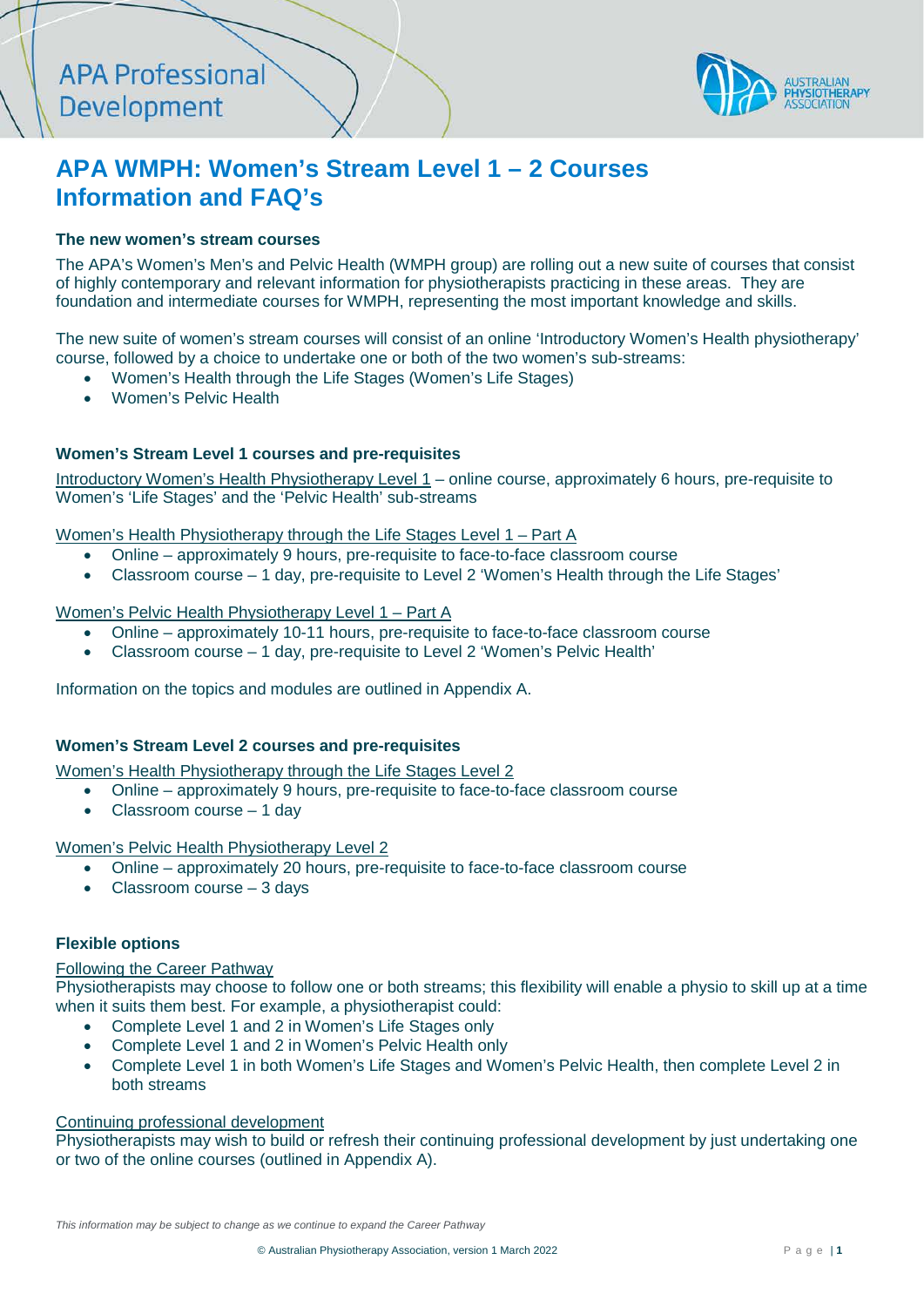

### **When can I enrol?**

#### Level 1

The online Level 1 courses are now available on [cpd4physios.com.au:](http://www.cpd4physios.com.au/)

- [Introductory Women's Health Physiotherapy Level 1](https://enrol.apacpdguide.com.au/courses/introductory-womens-health-physiotherapy-level-1)
- [Women's Pelvic Health](https://enrol.apacpdguide.com.au/courses/womens-pelvic-health-physiotherapy-level-1-part-a) Physiotherapy Level 1 Part A
- [Women's Health Through the Life Stages](https://enrol.apacpdguide.com.au/courses/womens-health-through-the-life-stages-physiotherapy-level-1-part-a) Physiotherapy Level 1- Part A

The Level 1 face-to-face courses have now commended. Please check the PD calendar to see when the faceto-face courses will be running in your state.

#### Level 2

The Level 2 women's health online courses are expected to be available online by early-2023. Our aim is to commence the Level 2 face-to-face courses in the second half of 2023.

#### **What about the APA's Continence and Women's Health Level 1 course?**

The APA's Continence and Women's Health Level 1 course has been retired.

## **What about the W.H.T.A. introductory courses?**

The new Women's Stream Level 1 and 2 courses replace the following W.H.T.A. courses:

- Introductory Women's Health 5 Day Course
- Introductory Maternity Ward Physiotherapy 2 Day Course
- Introductory Pelvic Floor 3 Day Course

#### **I've completed the APA Continence and Women's Health Level 1 (CWH Level 1) course, can I go straight into Women's Health through the Life Stages Level 2 or Women's Pelvic Health Level 2 course?**

There has been a significant revision of the topics and content covered from the CWH Level 1 to the new Women's Stream Level 1 courses. This has largely involved a much greater theoretical depth within the online courses. The new level 2 courses in Women's Life Stages and Women's Pelvic Health have been designed to build on this deeper theoretical content now covered in Level 1. The following table outlines the pre-requisite courses that you need to complete in order to be eligible to undertake the new Level 2 courses.

| <b>Course</b>                                                         | <b>Introductory</b><br><b>Women's Health</b><br><b>Physiotherapy</b><br>Level 1<br><b>Online</b> | <b>Life Stages Level</b><br>1 Online                                                                   | 1 face-to-face                                      | Life Stages Level Pelvic Health Level Pelvic Health Level<br>1 Online                           | 1 face-to-face                                   |
|-----------------------------------------------------------------------|--------------------------------------------------------------------------------------------------|--------------------------------------------------------------------------------------------------------|-----------------------------------------------------|-------------------------------------------------------------------------------------------------|--------------------------------------------------|
| Do I need to<br>complete this in<br>order to<br>undertake level<br>2? | Yes<br>This is a pre-<br>requisite and<br>must be<br>completed in<br>order to<br>progress in     | <b>Yes</b><br>This is a pre-<br>requisite and<br>must be<br>completed in<br>order to be<br>eligible to | <b>No</b><br>You do not<br>need to<br>complete this | Yes<br>This is a pre-<br>requisite and<br>must be<br>completed in<br>order to be<br>eligible to | <b>No</b><br>You do not need<br>to complete this |
|                                                                       | either sub-<br>stream                                                                            | undertake Life<br><b>Stages Level 2</b>                                                                |                                                     | undertake Pelvic<br><b>Health Level 2</b>                                                       |                                                  |

*This information may be subject to change as we continue to expand the Career Pathway*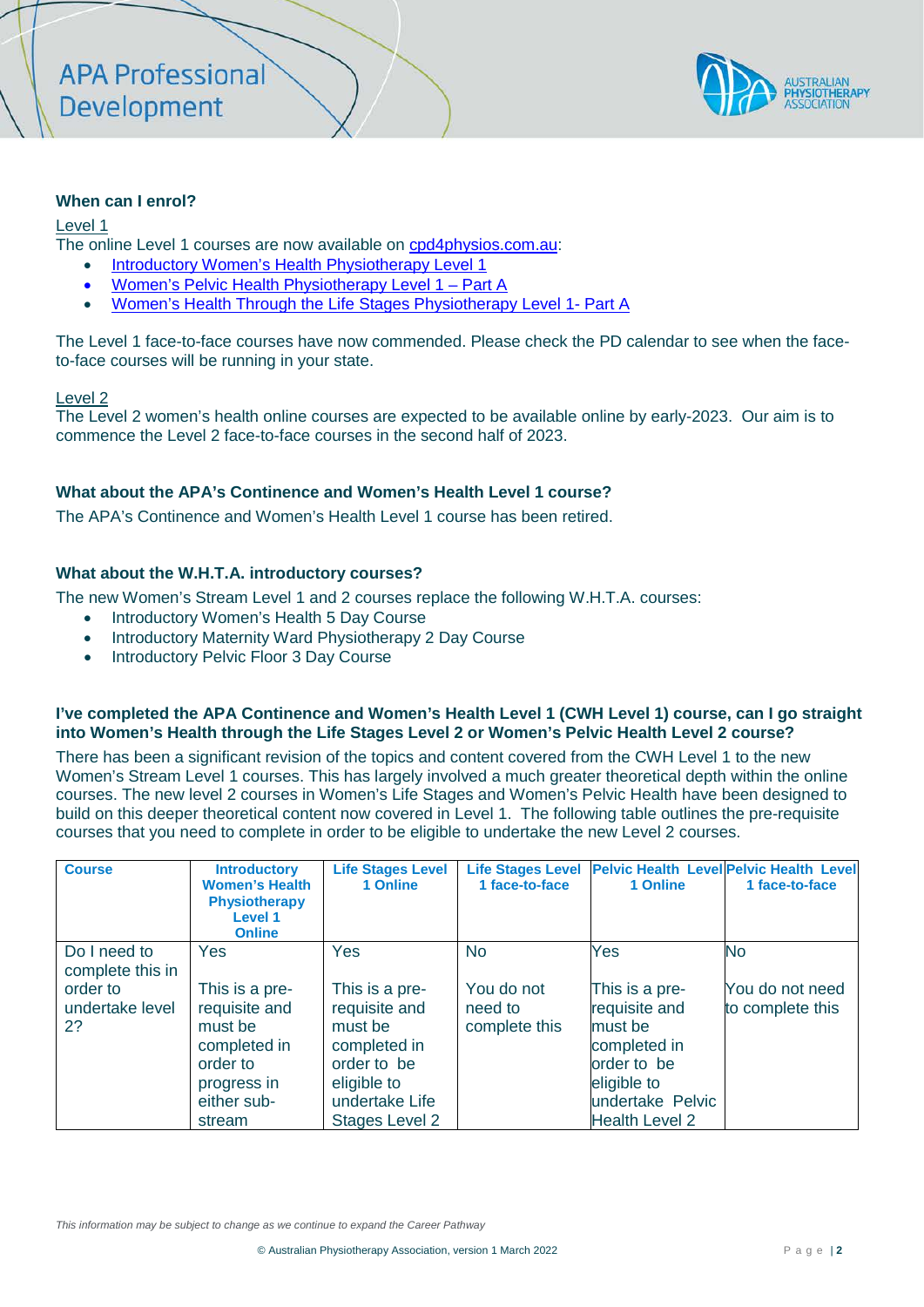# **APA Professional** Development



## **I've completed the W.H.T.A. Women's Health 5 Day Course, can I go straight into Women's Health through the Life Stages Level 2 or Women's Pelvic Health Level 2 course?**

Yes. The WHTA Introductory Women's Health 5 day course makes you eligible to progress straight to the level 2 courses. However if you completed this course more than three years ago and not had regular education or clinical practice in the field since, we would encourage you to undertake all of the new Level 1 courses.

| <b>Course</b>                     | <b>Introductory</b><br><b>Women's Health</b><br><b>Physiotherapy</b><br>Level 1<br><b>Online</b> | <b>Life Stages Level</b><br>1 Online   | 1 face-to-face                         | 1 Online                            | Life Stages Level Pelvic Health Level Pelvic Health Level<br>1 face-to-face |
|-----------------------------------|--------------------------------------------------------------------------------------------------|----------------------------------------|----------------------------------------|-------------------------------------|-----------------------------------------------------------------------------|
| Do I need to<br>complete this in  | No.                                                                                              | <b>No</b>                              | <b>No</b>                              | <b>No</b>                           | No                                                                          |
| order to<br>undertake level<br>2? | You do not<br>need to<br>complete this                                                           | You do not<br>need to<br>complete this | You do not<br>need to<br>complete this | You do not need<br>to complete this | You do not need<br>to complete this                                         |

#### **I've only completed the W.H.T.A. Introductory Maternity Ward Physiotherapy 2 Day course, can I go straight into Women's Health through the Life Stages Level 2 or Women's Pelvic Health Level 2 course?**

If you have completed the WHTA Introductory Maternity Ward Physiotherapy 2 Day course, the following table outlines the pre-requisite courses that you need to complete in order to be eligible to undertake the new Level 2 courses. However, if you completed this course more than 3 years ago, and not had regular education or clinical practice in the field since, we would encourage you to undertake all of the new Level 1 courses to refresh your knowledge.

| <b>Course</b>                                                         | <b>Introductory</b><br><b>Women's Health</b><br><b>Physiotherapy</b><br><b>Level 1</b><br><b>Online</b>                      | <b>Life Stages Level</b><br>1 Online                | <b>Life Stages Level</b><br>1 face-to-face          | 1 Online                                                                                                                                     | <b>Pelvic Health Level Pelvic Health Level</b><br>1 face-to-face                                                                             |
|-----------------------------------------------------------------------|------------------------------------------------------------------------------------------------------------------------------|-----------------------------------------------------|-----------------------------------------------------|----------------------------------------------------------------------------------------------------------------------------------------------|----------------------------------------------------------------------------------------------------------------------------------------------|
| Do I need to<br>complete this in<br>order to<br>undertake level<br>2? | <b>Yes</b><br>This is a pre-<br>requisite and<br>must be<br>completed in<br>order to<br>progress in<br>either sub-<br>stream | <b>No</b><br>You do not<br>need to<br>complete this | <b>No</b><br>You do not<br>need to<br>complete this | Yes<br>This is a pre-<br>requisite and<br>must be<br>completed in<br>order to be<br>eligible to<br>undertake Pelvic<br><b>Health Level 2</b> | Yes<br>This is a pre-<br>requisite and<br>must be<br>completed in<br>order to be<br>eligible to<br>undertake Pelvic<br><b>Health Level 2</b> |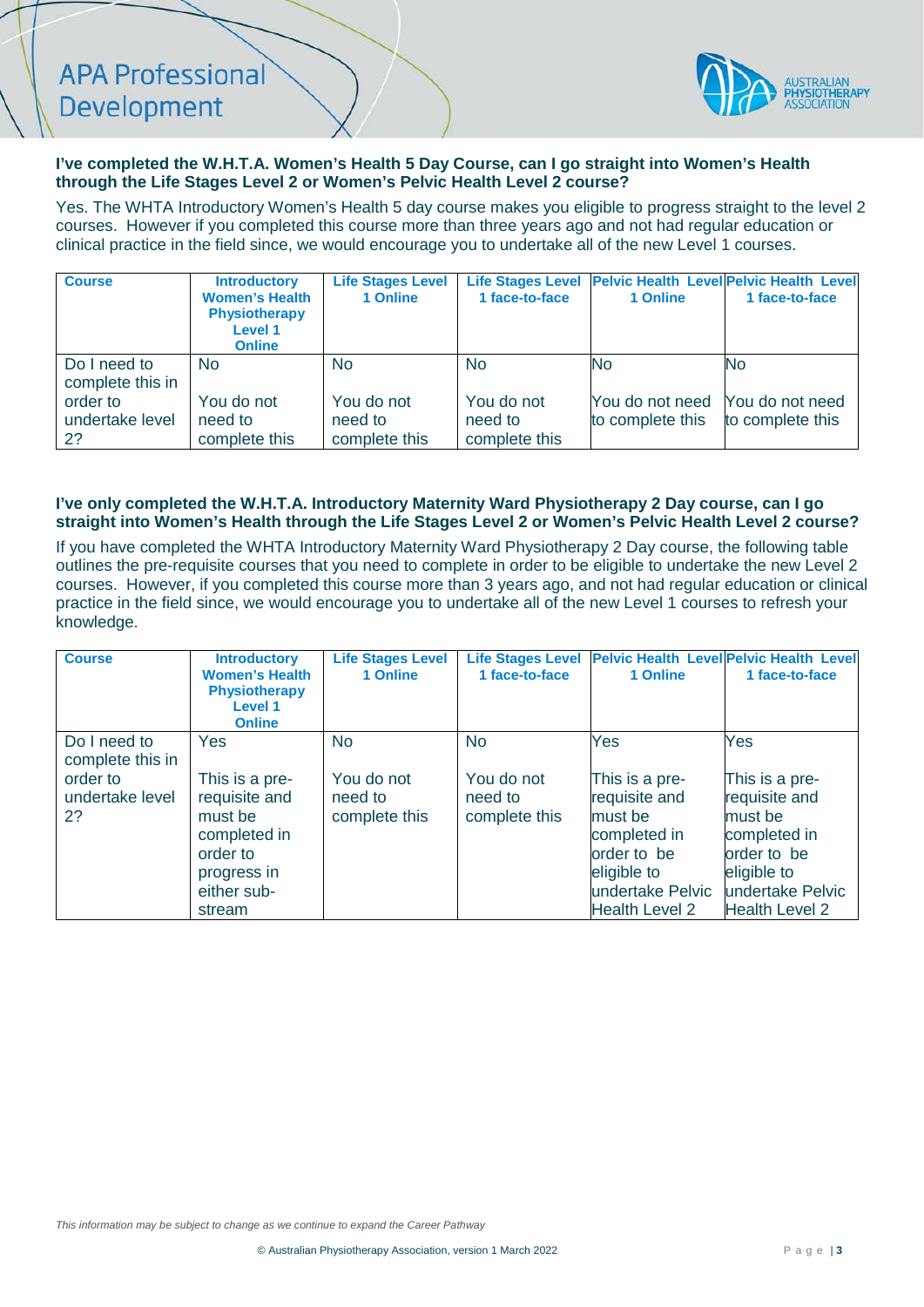**APA Professional** Development



### **I've only completed the W.H.T.A. Introductory Pelvic Floor 3 Day Course\*, can I go straight into Women's Health through the Life Stages Level 2 or Women's Pelvic Health Level 2 course?**

If you have completed the WHTA Introductory Pelvic Floor 3 Day course, the following table outlines the prerequisite courses that you need to complete in order to be eligible to undertake the new Level 2 courses. However, if you completed this course more than three years ago and not had regular education or clinical practice in the field since, we would encourage you to undertake all of the new Level 1 courses to refresh your knowledge.

| <b>Course</b>                     | <b>Introductory</b><br><b>Women's Health</b><br><b>Physiotherapy</b><br><b>Level 1</b><br><b>Online</b>        | <b>Life Stages Level</b><br>1 Online                                                                                         | <b>Life Stages Level</b><br>1 face-to-face                                                                                   | 1 Online                            | <b>Pelvic Health Level Pelvic Health Level</b><br>1 face-to-face |
|-----------------------------------|----------------------------------------------------------------------------------------------------------------|------------------------------------------------------------------------------------------------------------------------------|------------------------------------------------------------------------------------------------------------------------------|-------------------------------------|------------------------------------------------------------------|
| Do I need to<br>complete this in  | Yes                                                                                                            | <b>Yes</b>                                                                                                                   | Yes                                                                                                                          | No                                  | <b>No</b>                                                        |
| order to<br>undertake level<br>2? | This is a pre-<br>requisite and<br>must be<br>completed in<br>order to<br>progress in<br>either sub-<br>stream | This is a pre-<br>requisite and<br>must be<br>completed in<br>order to be<br>eligible to<br>undertake Life<br>Stages Level 2 | This is a pre-<br>requisite and<br>must be<br>completed in<br>order to be<br>eligible to<br>undertake Life<br>Stages Level 2 | You do not need<br>to complete this | You do not need<br>to complete this                              |

\*The above criteria also applies if you have completed a 2 day or longer Introductory Pelvic Floor Course provided by another professional development provider.

#### **Can I undertake the new Women's Health through the Life Stages Level 2 or Women's Pelvic Health Level 2 course if I have not undertaken the new Level 1 courses?**

If you have completed training that you believe is equivalent (or higher) than Level 1 Introduction to Women's Health and relevant sub-stream online and face-to-face courses, you may be able to enrol straight into Women's stream Level 2.

If you believe you possess the equivalent training, we have an exemption process which includes:

- completing an application form outlining your relevant learning, skills and experience
	- your CV
- evidence that you have attained the skills required.

This will be assessed to determine your eligibility for an exemption.

Please contact the APA branch for the course outline, exemption information and application form.

#### **Career Pathway to Women's, Men's and Pelvic Health Titling and Specialisation**

The new Women's Stream courses are part of the career pathway. We will be bringing the title into alignment with the new national group name in late 2021 or early 2022. Currently the title remains APA Continence and Women's Health Physiotherapist.

#### **Titling pre-requisites**

#### **I've done the Continence and Women's Health Physiotherapy Level 1 course – what do I need to complete?**

Up to 31 July 2021 - Continence and Women's Health Physiotherapy Level 1 course is the pre-requisite for titling.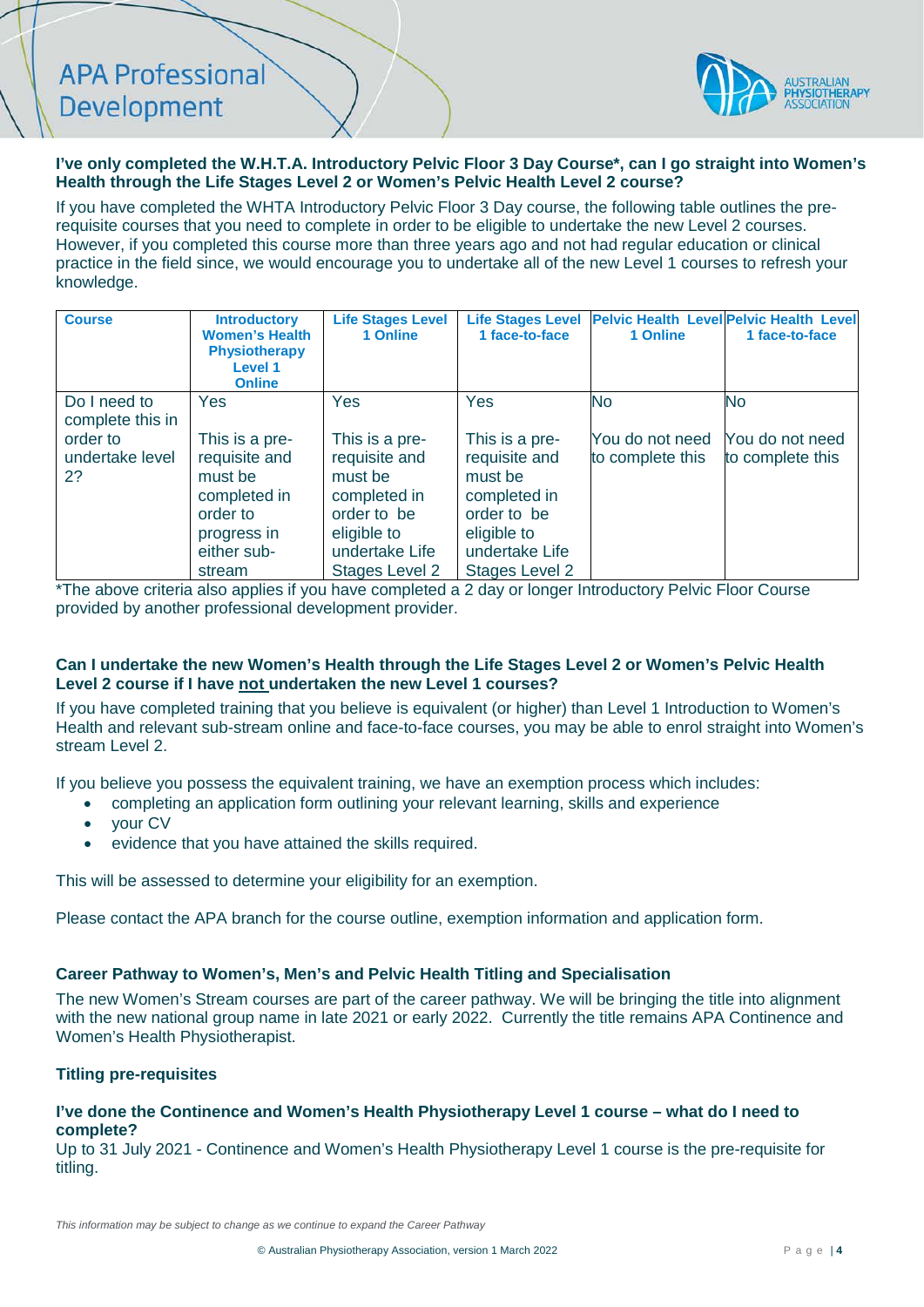

From 1 August 2021, the pre-requisites for titling are:

- Continence and Women's Health Physiotherapy Level 1
- [Introductory Women's Health Physiotherapy Level 1](https://enrol.apacpdguide.com.au/courses/introductory-womens-health-physiotherapy-level-1) (online)
- [Women's Health Through the Life Stages Physiotherapy Level 1](https://enrol.apacpdguide.com.au/courses/womens-health-through-the-life-stages-physiotherapy-level-1-part-a) Part A (online)
- [Women's Pelvic Health Physiotherapy Level 1](https://enrol.apacpdguide.com.au/courses/womens-pelvic-health-physiotherapy-level-1-part-a) Part A (online)

## **I haven't done the Continence and Women's Health Physiotherapy Level 1 course – what do I need to complete?**

From April 2021 - for all other members (who did not complete the Continence and Women's Health Physiotherapy Level 1) the pre-requisites for titling are:

- [Introductory Women's Health Physiotherapy Level 1](https://enrol.apacpdguide.com.au/courses/introductory-womens-health-physiotherapy-level-1) (online)
- Women's Health Through the Life Stages Physiotherapy Level 1 (online and face-to-face)
- Women's Pelvic Health Physiotherapy Level 1 (online and face-to-face)

The level 2 courses will become titling pre-requisites when they are released.